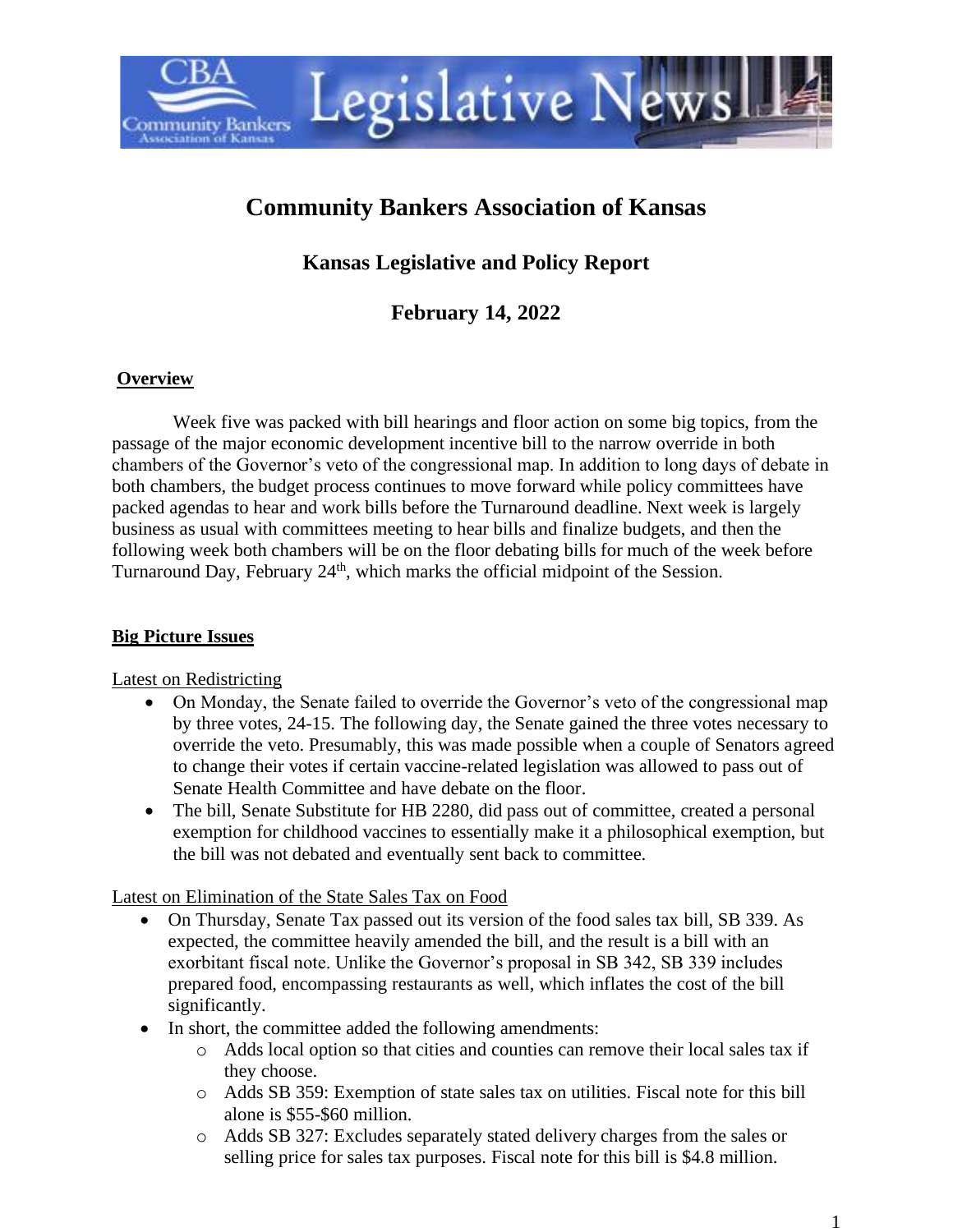- o Adds SB 228: Allowing retailer to retain the state rate of sales and compensating use tax from movie ticket sales and concession sales. Fiscal note for this bill is \$6.9 million.
- o Implementation date pushed to 2024.
- Additionally, SB 339 does not hold KDOT harmless.
- Finally, one more food sales tax bill, HB 2616, was introduced this week that would allow for a gradual reduction in the sales tax on food, only if the state's ending balance is above the 7.5% constitutionally required ending balance. No hearing scheduled yet.

#### **Financial Institutions Related Issues**

It was a relatively quiet week in the financial institution's committees, other than more movement on various TEFFI bills. Additionally, on a different note, there were hearings on the three major housing bills of the Session. Two of the bills provide tax incentives while the third expands the Rural Housing Incentive District.

Committee Activity This Past Week

- Aside from TEFFI activity, Senate FI&I held a hearing on SB 400 which would make changes to the Uniform Trust Code. It seems work still needs to be done on the legislation, so it is unclear if that advances this Session.
- Additionally, there were two days of hearings on significant housing and housing incentive bills, which are detailed below.

#### Hearings on Major Housing Bills

- SB 369: Establishing the Kansas affordable housing tax credit act providing income, privilege, and premium tax credits for qualified low-income housing projects.
	- o SB 369 is essentially state enactment of the federal low-income housing tax credit statute.
	- o Proponents included Advantage Capital, Farm Bureau, Sisters of Charity of Leavenworth, and the Overland Property Group.
	- o KHRC testified as "supportive neutral" as a public institution.
- SB 375: Enacting the Kansas housing investor tax credit act and expanding Kansas housing programs to facilitate economic development by providing tax credits for investment in residential housing projects in underserved rural and urban communities to accommodate new employees and support business growth.
	- o Applies to cities with population of less than 70,000.
	- o Applies to counties with population of less than 75,000.
	- o \$18 million would be allocated for the program.
	- o Heartland Housing Partners, LKM, the Kansas Bankers Association, Kansas Farm Bureau, Building Kansas, Kansas Association of Realtors, and the Kansas Manufactured Housing Association all testified in support.
- SB 376: Expanding Kansas housing programs to facilitate economic development by broadening the Kansas rural housing incentive district act to allow use of bond proceeds for construction of residential dwellings and buildings and to include the city of Topeka, increasing availability of loans or grants to rural communities for moderate income housing, establishing a program for urban communities for moderate income housing and permitting housing developments to include manufactured or modular housing.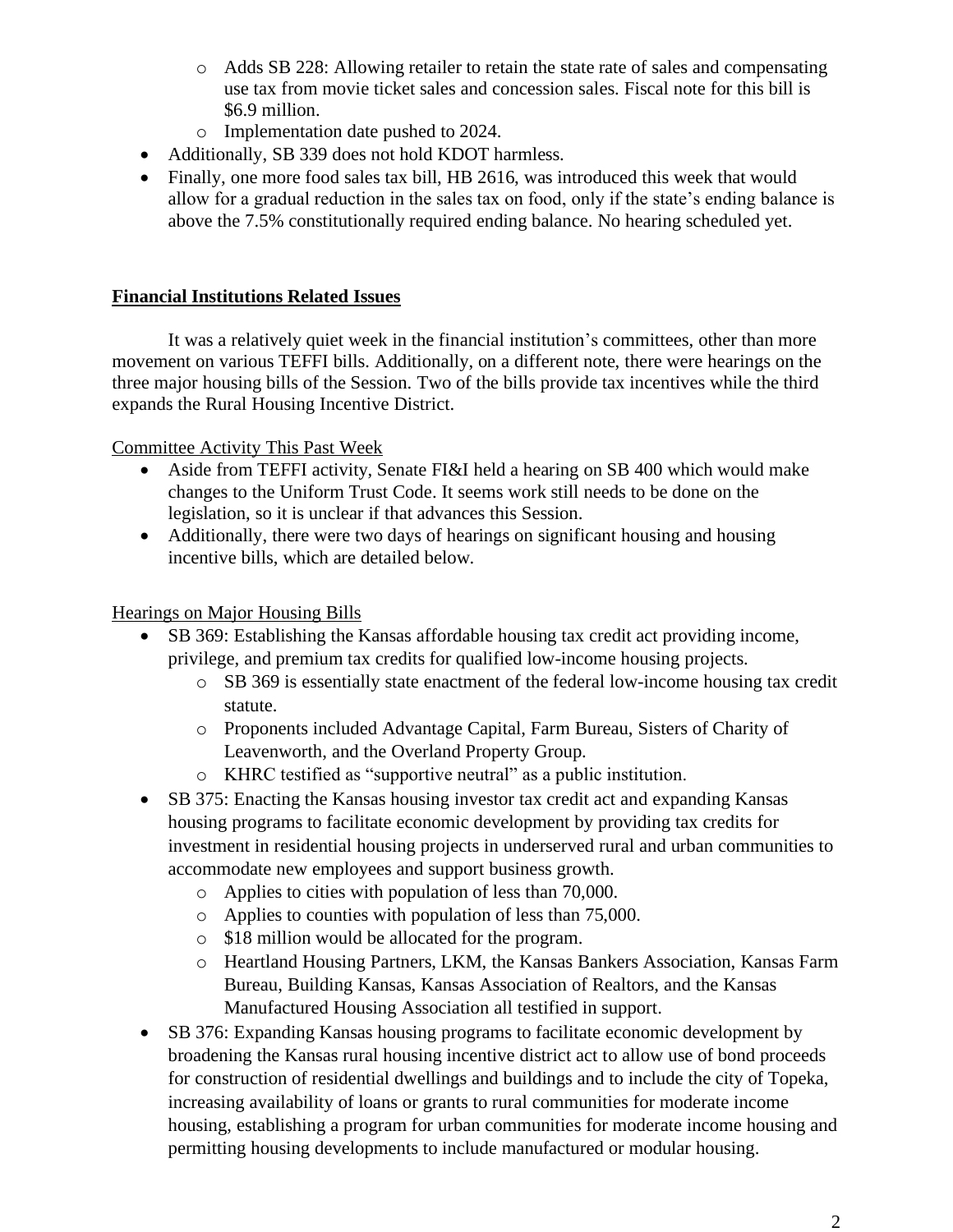- o Includes addition of \$40 million in the State Housing Trust Fund over two years. 75% of that amount is allocated for rural areas and 25% for urban areas.
- o The proponents listed above for SB 375 also testified in support of SB 376.
- o Additionally, KHRC, as a public institution, testified as neutral, though they noted their support for the bills.

### Active Bills

Any new bills are in **bold**.

- SB 400: Updating certain requirements and conditions relating to the creation, modification, and termination of trusts in the Kansas uniform trust code and updating the definition of resident trust for tax purposes.
	- $\circ$  Heard in FI&I on February 8<sup>th</sup>.
	- o Midwest Trust Company testified in support of the bill and requested a few further changes to the bill, including changing the definition of resident trust, as well as raising the value on uneconomic trusts from \$100,000 to \$250,000 to account for inflation.
	- o KBA's trust division provided written-only proponent testimony, and the Kansas Bar Association testified as neutral. The Bar Association shared that the Judicial Council is still working on proposed language and suggested that more time is needed before changing anything in the Uniform Trust Code.
	- o There have been substantial revisions to the bill as currently drafted, including the requested removal of several sections, so it is uncertain whether the bill will be heard again or if it will advance this year.
- **SB 483**: Increasing criminal penalties for theft and criminal damage to property involving remote service units such as automated cash dispensing machines and automated teller machines.
	- o Introduced by KBA.
- SB 335 KBA health plan bill: Exempting certain business entities that provide health insurance in the state but are not subject to the jurisdiction of the commissioner of insurance from payment of the annual premium tax.
	- o [http://kslegislature.org/li/b2021\\_22/measures/documents/sb335\\_00\\_0000.pdf](http://kslegislature.org/li/b2021_22/measures/documents/sb335_00_0000.pdf)
	- $\circ$  Hearing in Senate FI&I Thursday, January 20<sup>th</sup>.
	- o KBA and the Kansas Cooperative Council testified in support. No opposition.
	- o Passed out of committee 2/7.
- **HB 2664**: Prohibiting banks, trust companies, credit unions and other business entities from discriminating based on certain subjective or arbitrary factors.
- HB 2568 KMBA bill from the 2021 Session: Amending the Kansas mortgage business act by providing for mortgage business work at remote locations, license and registration renewal or reinstatement procedures, surety bond requirements and evidence of solvency and net worth and requiring notice when adding or closing branch offices.
	- o Hearing in House FIRD 1/31.
	- o Proponents included OSBC, Zillow, Rocket Mortgage, and the Mortgage Bankers Association.
	- o Passed out of committee 2/9.

## TEFFI Bills

• SB 334: Amending provisions of the TEFFI Act relating to procedures when undercapitalized or insolvent; fees and assessments; applications; examinations;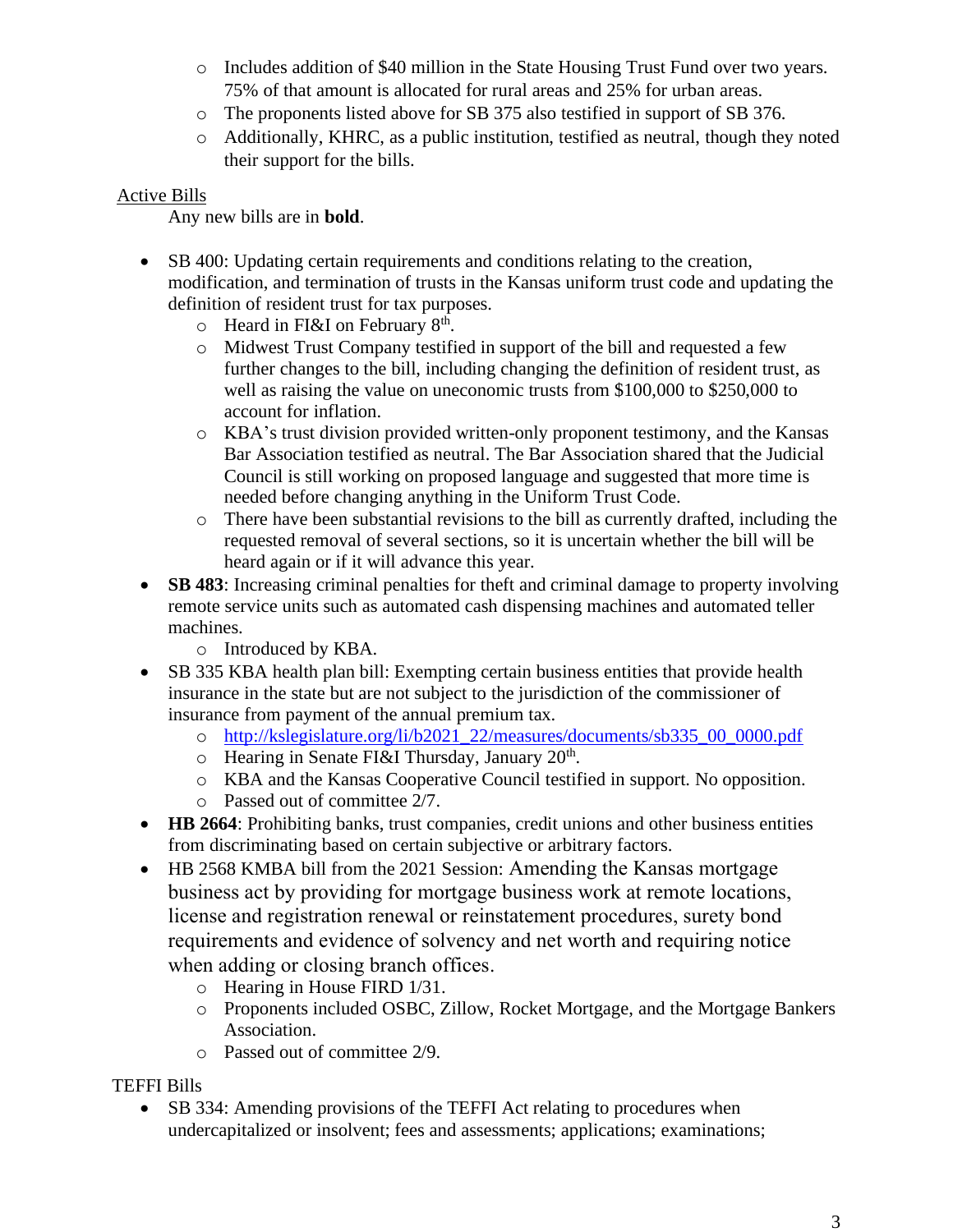insurance and capital requirements and disclosures to consumers and requiring such institutions to be mandatory reporters for purposes of elder abuse.

- SB 337: Converting the conditional charter issued for the pilot program under the TEFFI Act to a full TEFFI charter.
	- o Passed the Senate 39-0.
	- o Heard in House FIRD Monday, 2/7, and passed out of committee on 2/9.
- HB 2489: Companion bill to SB 334.
	- o Passed out of House FIRD 2/9 as amended.
	- o The committee made several amendments to the bill, which are summarized here on pages 6-8: http://kslegislature.org/li/b2021\_22/measures/documents/supp\_note\_hb2489\_01 [0000.pdf](http://kslegislature.org/li/b2021_22/measures/documents/supp_note_hb2489_01_0000.pdf)
- SB 377: Authorizing TEFFI insurance companies within the captive insurance act and providing for the requirements and operations thereof.
	- o Passed out of Senate FI&I 2/9.
- HB 2554: Converting the conditional charter issued for the pilot program under the TEFFI Act to a full TEFFI charter.
	- o Heard in FIRD Monday, 2/7.
- HB 2547: Authorizing TEFFI insurance companies within the captive insurance act and providing for the requirements and operations thereof.
	- o Heard in House Insurance January 31<sup>st</sup>.

#### **Upcoming Activities**

The legislative schedule of hearings is updated regularly throughout the week can be found in the House and Senate calendars on the Legislature website at: [http://www.kslegislature.org/li/b2021\\_22/chamber/calendars/](http://www.kslegislature.org/li/b2021_22/chamber/calendars/)

Additionally, all hearings are now available on-line live on YouTube and archived by the end of each day. You can find those hearings on the Legislature website at: [http://sg001](http://sg001-harmony.sliq.net/00287/Harmony/en/View/Calendar/) [harmony.sliq.net/00287/Harmony/en/View/Calendar/](http://sg001-harmony.sliq.net/00287/Harmony/en/View/Calendar/)

### *Wednesday, February 16th .*

House FIRD. 9:00 AM.

o Final action on HB 2268: Enacting the Kansas rural home loan guarantee act and authorizing the state treasurer to guarantee a certain portion of rural home loans made by financial institutions and report to the legislature regarding such loan guarantees.

*Thursday, February 17th .*  Senate FI&I. 9:30 PM.

o Final action on bills previously heard.